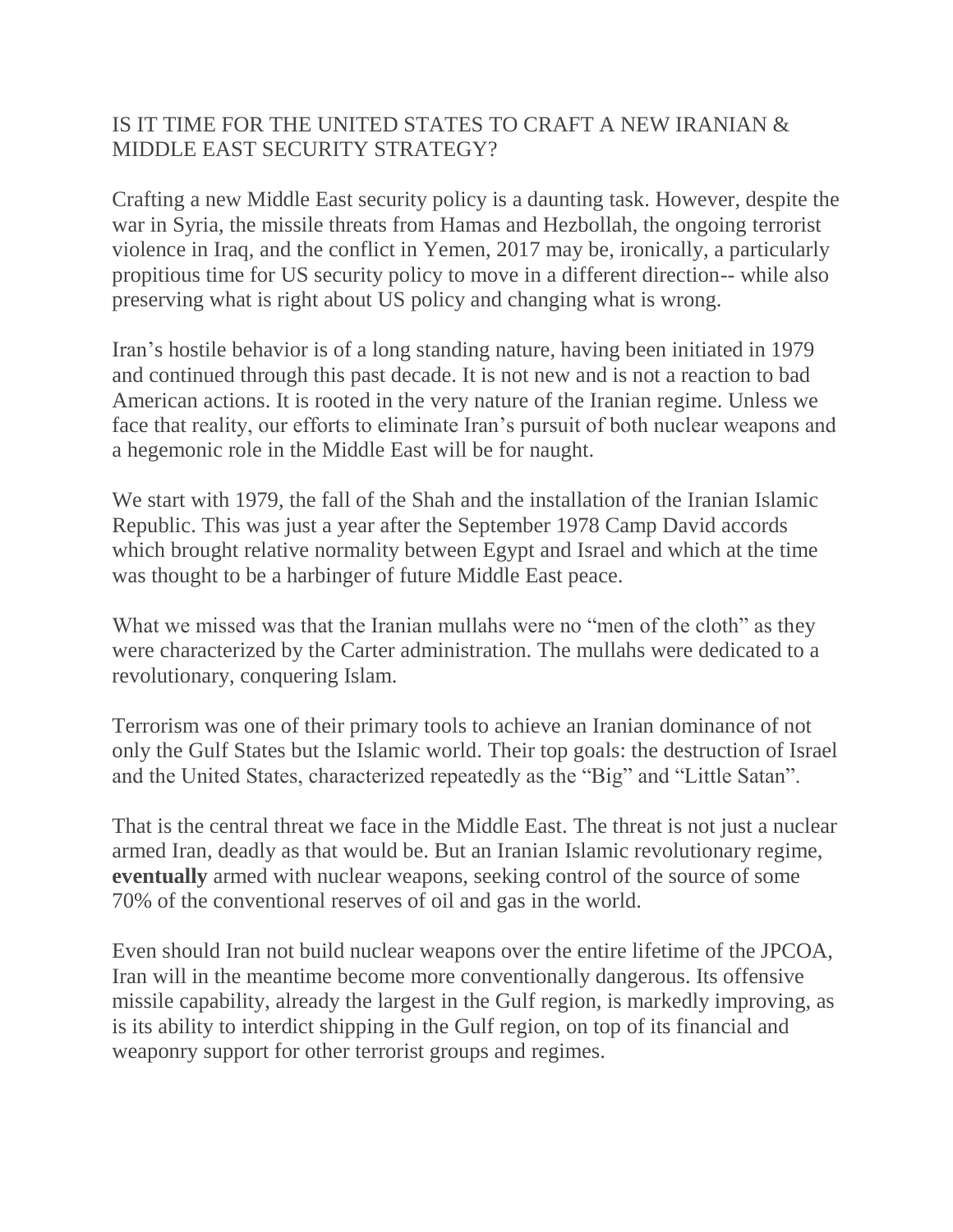It is perfectly reasonable to ask why the situation today in the Middle East should give one hope that progress could be made toward a better American relationship with the region.

I start with six reasons.

First, the United States and Israeli relations are at a new, hopeful and cooperative state for the first time in nearly a decade.

Second, the Kingdom of Saudi Arabia (KSA) and Egypt, the two most important countries in the Arab world, are seeking to form an alliance with the United States against Iran and its associated terrorism.

Third, there is a growing and bi-partisan understanding in Washington that Iran, in alliance with Syria, Russia and China, is in the process of establishing a dangerous crescent of influence from Tehran to Baghdad to Damascus to Beirut.

Fourth, even more worrisome, Iran has shadowy relations with tyrannical countries such as North Korea and Venezuela. North Korea can supply missile and weapons technology, becoming a back door through which Iran can avoid economic and trade sanctions. And Venezuela has been supplying cheap oil to sway elections in El Salvador and Nicaragua, for example, which once turned toward tyranny, are becoming bases for Iranian terrorist cells.

Fifth, particularly bad is Iran is seeking more sophisticated and more capable ballistic missiles of all kinds. They currently have technology that allows them to accurately target oil facilities in the Gulf region, as well as military airfields and Navy bases in the Kingdom of Saudi Arabia and Bahrain, respectively.

These facilities are both critical to the military capability of America's allies in the region, and they facilitate the supply of fossil fuel energy to the industrialized world. Iran is targeting them for a reason. As missile expert Uzi Rubin explains, Iran's missiles now have real military value as opposed to being simply random terror weapons.

Sixth, Iran continues to seek an expansion of its terrorist reach including overthrowing the current government in Yemen. There it is aiding the Houthi rebels with shipments of sophisticated weaponry including missiles of increasing range. Iran seeks a Yemeni base from which it can threaten to attack the Gulf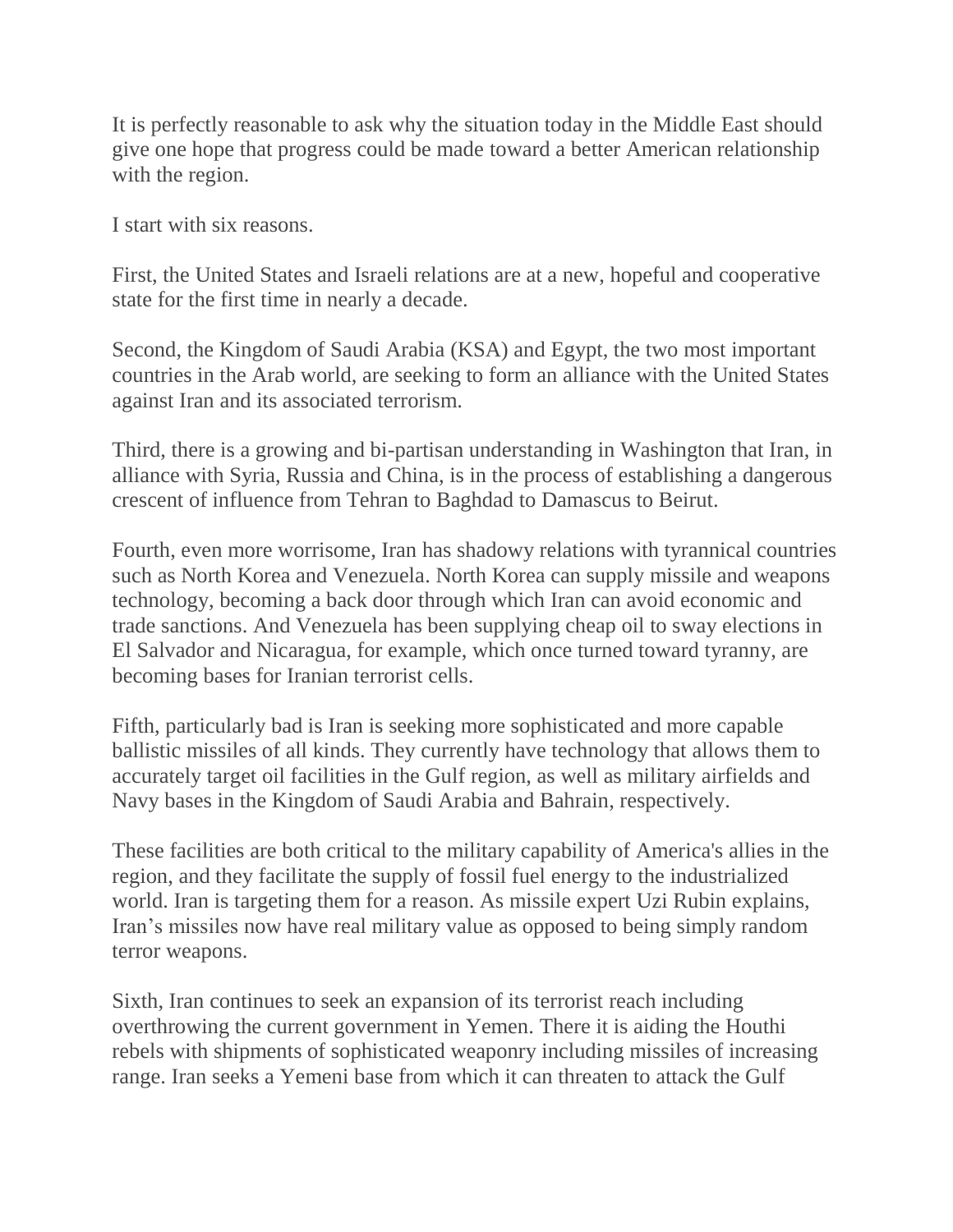commercial shipping lines, through which 70% of all the oil traded internationally travels every day.

With a Yemeni based added to its portfolio, Iran can not only target the major KSA oil facilities on the western edge of the Gulf but the oil facilities near the Red Sea. Yemen also serves as a springboard from which to attack the Saudi Kingdom.

Since the Islamic revolution of 1979, Iran has killed and maimed more Americans than any other foreign power or terrorist adversary. They have attacked our African embassies, our Marine barracks, our Air Force Khobar Towers in Saudi Arabia, the World Trade Center and the Pentagon in 2001.

In addition, since 2001, Iran has directed through their Iraqi Shi'ite militias, IRGC elements and Qods forces, scores of attacks on American soldiers in Iraq and Afghanistan. These IED attacks per the United States military have themselves maimed or killed over a thousand American servicemen and women.

Such attacks on Americans would full justify the U.S. taking punishing action against Iran, but we have largely failed to do so.

One tact that was taken involved legislation known as JASTA, the Justice Against Sponsors of Terrorism Act. Last fall, JASTA was approved that allowed Americans to sue state sponsors of terror in American courts. Whatever its merits as a private judicial means to redress acknowledged grievances by victims of terror, it is a wholly inadequate strategy for dealing with state sponsors of terror such as the Islamic Republic of Iran.

The government of Iran and Iranian business entities such as the Revolutionary Guard Corps have few if any assets in the United States that courts could attach. Nor do their terrorist affiliates, whether Hamas, Hezbollah, Al Qaeda, Abu Sayef or the other individual sleeper cells that Iran has created in this hemisphere.

Suing Iran in Federal court, a possible creative use of the judicial system, probably cannot bring compensation to the victims of Iranian terrorism, nor prevent further attacks. In short, without assets within the United States that can be attached and taken from the Islamic Republic of Iran, suing Iran may put the record straight but may not stop further Iran aggression.

Similarly, suing Saudi Arabia (KSA)—the target of JASTA-- opens-up our own government to myriad lawsuits from those opposed to US military deployments.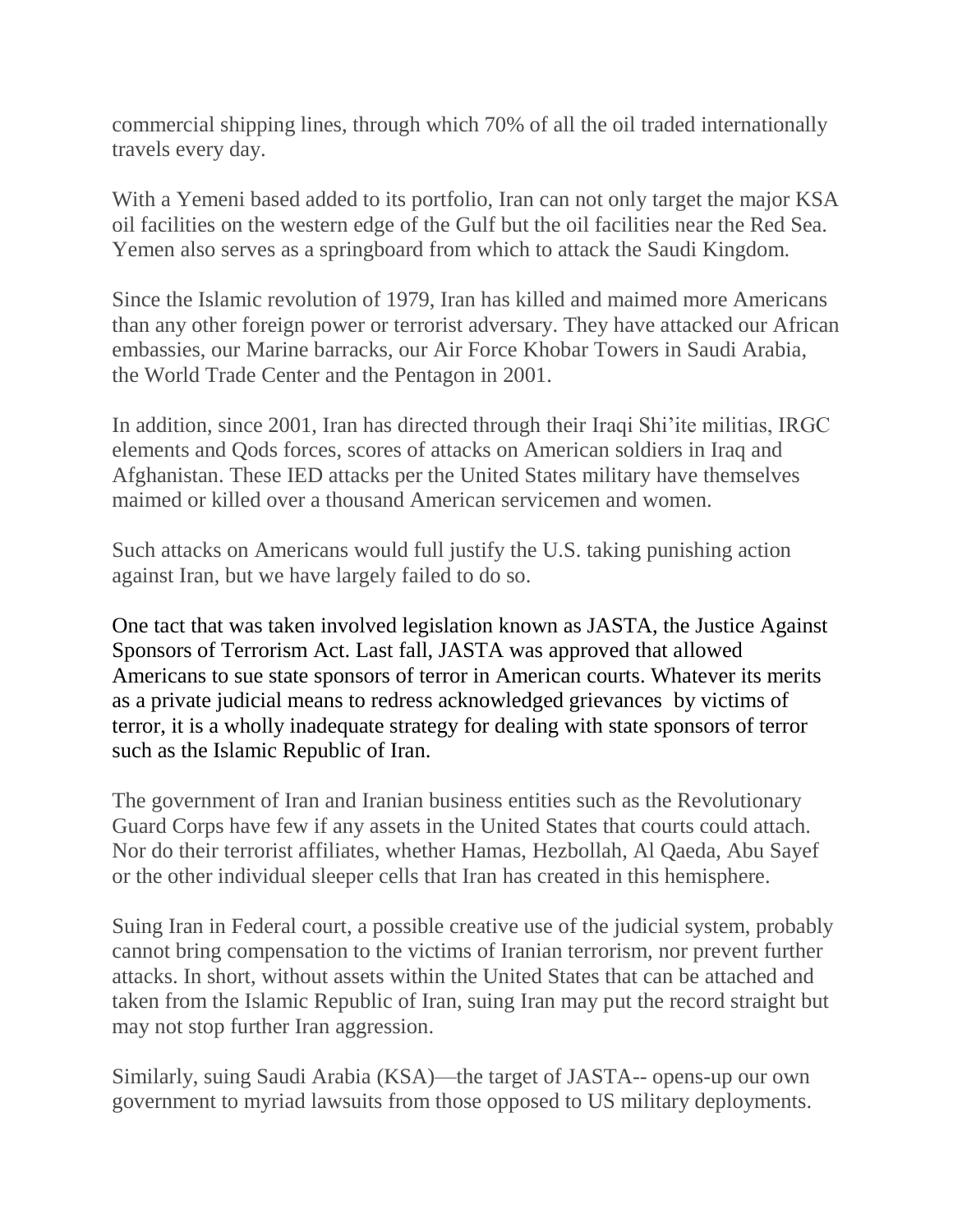And the KSA could withdraw their assets from the United States to prevent them from being targeted. That in turn would be counter-productive just as the United States pursues the creation of an effective coalition of pro-US Gulf forces which includes KSA.

In addition, already we have seen lawsuits mimicking JASTA and filed in myriad courts elsewhere, targeting American and allied soldiers who have taken part in taking down Saddam Hussein and the Taliban. While most Americans see such use of military force as legitimate, others who oppose the use of American military power are perfectly free to sue Americans in foreign courts and they can point to the JASTA legislation as the model they are emulating.

Better policy options for dealing with Iran are available to the United States. I envision combining current policy initiatives already put forward by the new administration into a counter-Iran security policy. This would go beyond the JCPOA and not focus on Iran largely through the prism of its nuclear weapons ambitions but through its larger geostrategic goals.

To get to such a policy, we have to better understand what in fact the goals of the Iranian Islamic Republic, why the pursuit of nuclear weapons remains its central future objective and its support for terrorism and attacks against the U.S. That we will explore in part two of this three-part essay.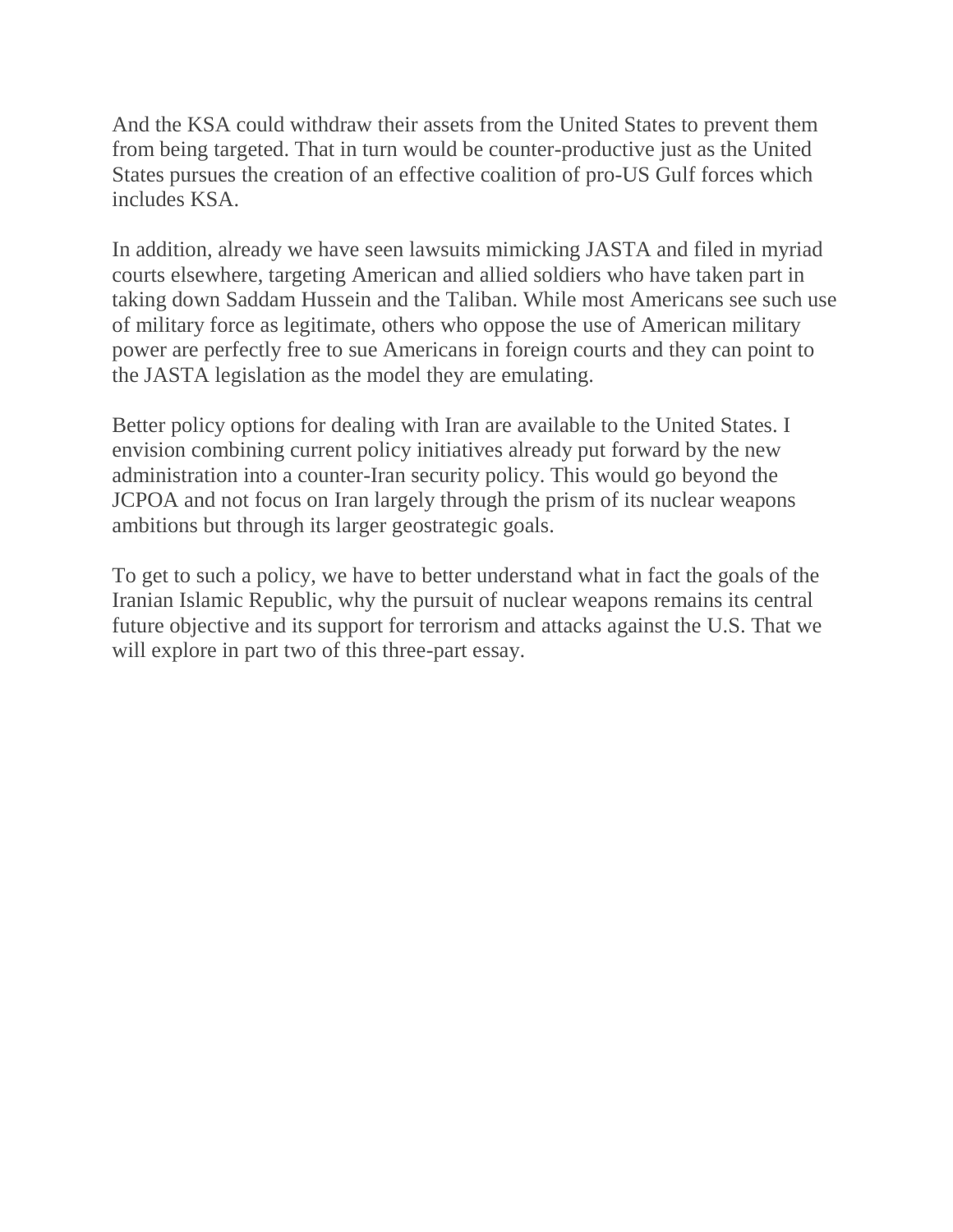## PART II: HISTORY OF US-IRAN RELATIONS POINTS TO BAD END GAME.

1979 is a key date in the US relations with the Middle East. It was the historical hinge upon which much of today's Middle East conflicts rest. The terrorist Islamic Republic was established, the Soviet Union invaded Afghanistan, and the Islamic shrines in Saudi Arabia were attacked. The following year Saddam Hussein, after having seized full power in Iraq, invaded Iran.

In the decade that followed, Hezbollah was established, hostages from a variety of western nations were seized by Iranian allied terrorists, and serial terrorism emerged as the preferred tool of statecraft of among others, Iran, Syria, North Korea, Libya, and the Soviet Union.

In 1981, Clare Sterling, in her book "The Terror Network", echoed by Secretary of State Alexander Haig in Congressional testimony, laid out the threat we faced. In 1985, Uri Ra'anan of the Fletcher School of Law and Diplomacy published "Hydra of Carnage" further laying out the terrorist threats the United States faced. Understandably, America's attention was largely elsewhere, devoted to ending the Soviet Empire and the aggressive pursuit by Moscow of its objectives.

But even as the Reagan and Bush administrations heroically brought an end to the Cold War, an equally evil force was growing out of Tehran.

After the end of the Cold War, the academic and media conventional wisdom was that it was the end of history. We were told repeatedly that no totalitarian power would threaten liberal democracy again.

But no such peace emerged. The CIA and WTC were attacked in early 1993; then in 1996 the Khobar towers; then in 1998 our embassies in Africa followed by the USS Cole in 2000; and culminating in the 9-11 attacks in New York and Virginia, (and the first heroic counter action over Pennsylvania.) In fact, over the decade after the collapse of the Soviet Union and the end of the Cold War, major Islamic terror attacks increased four-fold to 44 compared to 10 the previous decade.

Here the media, academia, Hollywood and the government fell down on the job. Fascinated with the persona of Osama bin Laden many U.S. analysts tended to associate terror with the leader of Al Qaeda, failing to understand that Al Qaeda itself was an offshoot of the Muslim Brotherhood, (a group that should be placed on the list of official terrorist organizations), and that most terror attacks against the United States from 1979 to 2001 were perpetrated by Iran, not Al Qaeda.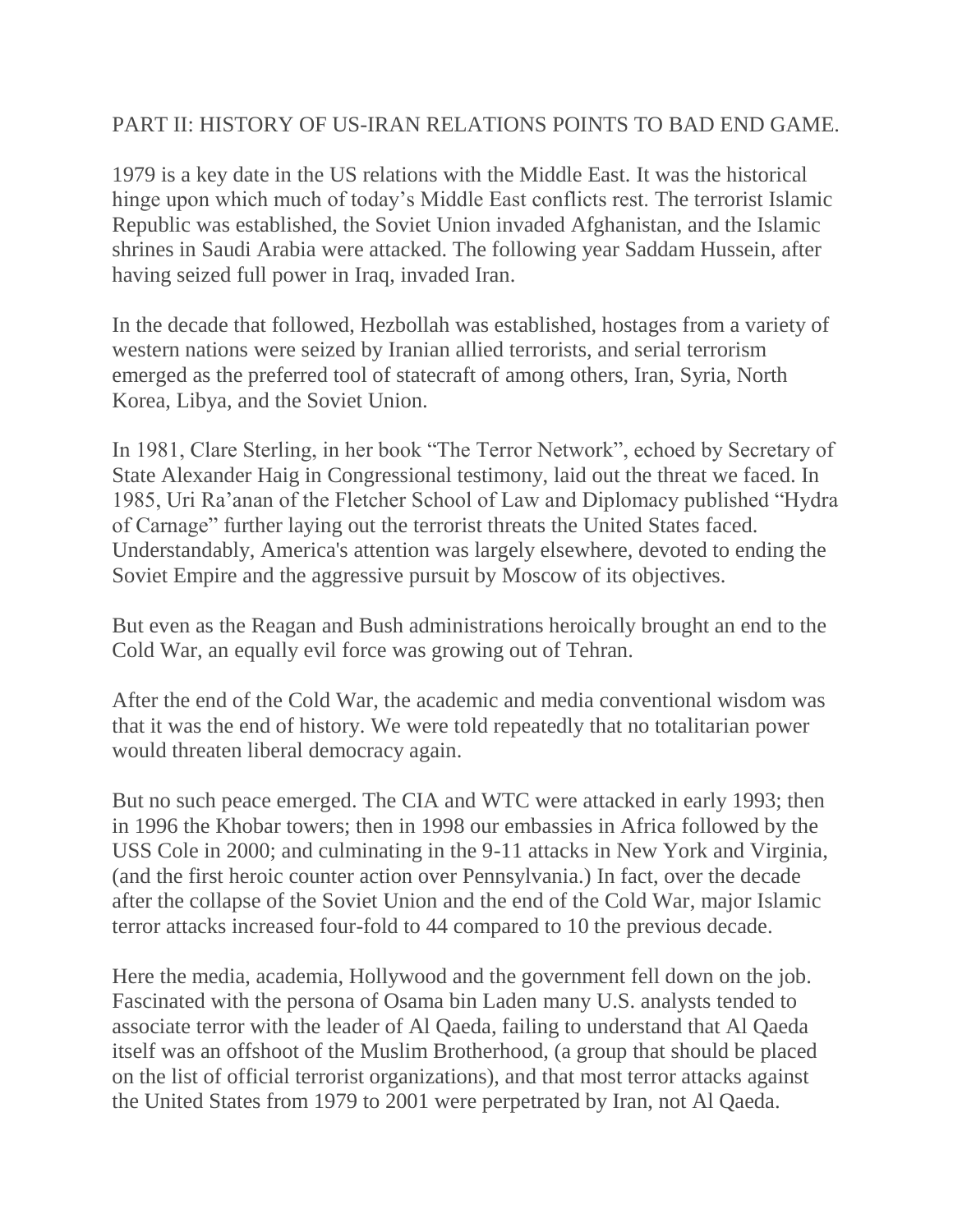But it was easier, and intellectually lazy and politically convenient (and in error) to see in Al Qaeda the mujahedeen we supported in the Afghan fight against the Soviets. Just as they fought the Soviets, it was now thought the mujahedeen now switched to fighting the United States.

In his famous declaration of war against the United States published in 1998, Osama Bin Laden specifically laid out the motives for the 9-11 attacks. The United States, contrary to Islamic law, had stationed American troops in Saudi Arabia in preparation for liberating Kuwait. And thus was enough of a "legitimate grievance" to propel the attacks of 9-11.

But Al Qaeda was formed after the Soviets left Afghanistan. Osama Bin laden actually fled Afghanistan during the civil war that brought the Taliban to power, the Taliban itself a creation of the Pakistani ISI. Both were part of an Islamic mosaic throughout the Middle East seeking the overthrow of apostate Arab governments, the establishment of a new Islamic caliphate, and the destruction of the Jewish state of Israel.

American power was seen as supporting not only Israel but the various Arab governments seen as not sufficiently pious. And the Islamic Revolutionary Republic in Iran simply the most prominent and most dangerous as the Cold War came to an end.

In fact, a close reading of the 911 commission report revealed that Iran and Hezbollah had trained the 9-11 hijackers in Iran. Deliberately avoiding stamping their passports with entry or exit visas, Iran facilitated the hijackers to later obtain American visas through a program known as "Visa Express", which facilitated their entrance to the United States from Saudi Arabia in 1999, 2000 and 2001.

Even with the death of Osama bin Laden, subsequent terror attacks rose quite dramatically to where in 2015-16 over 10,000 people were killed and wounded in Islamic terror attacks compared to under 3000 in 2001. Worldwide terrorist attacks attributed to Islamic organizations and states dramatically accelerated even though Al Qaeda and the Taliban were seriously degraded.

We did not connect Iran to the national security dots after 9-11 even as agents of Iran maimed and murdered thousands of American soldiers in the wars in Iraq and Afghanistan using IEDs strewn along roads on which US forces traveled.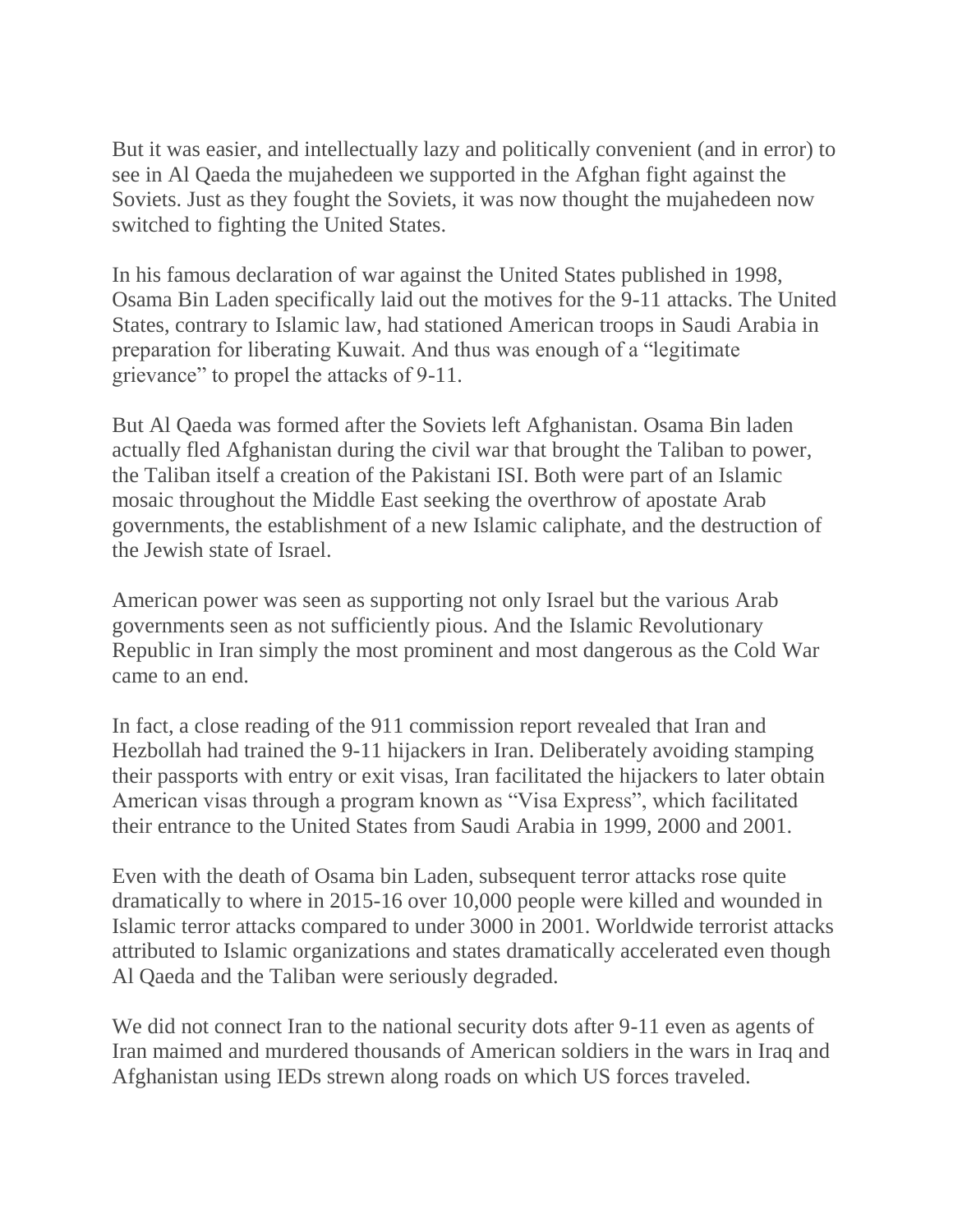Given this poor track record of checking Iranian power, you would think American national security policy would focus on removing the mullahs from power in Iran. Or at the very least punishing them for their murderous campaign against the United States.

Instead the focus of American policy over the past decade has been on limiting or curtailing (as it turned out temporarily) Iran's quest for nuclear weapons. Its regional and global ambitions, and its long record of attacking the United States, including its role in 9-11, have been put aside.

Ironically, the 9-11 commission obliquely linked only one other country with the 9-11 attacks and that was the KSA. Although claiming there was no evidence of such involvement, they noted the existence of a classified congressional draft report alleging KSA involvement that they made part of the record. The result of which was attention was deflected from the real threat in the Gulf which was Iran. This in large part was how the JASTA legislation was formed and why its focus remained on the KSA and not Iran.

One could argue that given the relative threats from Iran, stopping its pursuit of nuclear weapons should be of the highest priority. However, the American effort to curtail the Iran nuke program (but not its missiles or terrorist support or human rights atrocities) went through several phases not all of which were helpful to America's security.

The first phase involved the US intelligence community almost universally dismissing the idea that the Iranians were seeking or had the capability to produce a nuclear weapon anytime in the immediate future.

This led to the absurd situation where a key American ally, Israel, would warn that Iran was for example a "year" away from producing fuel sufficient for a nuclear weapon. The US intelligence community and their media allies would subsequently dismiss such concerns. They would claim there was no proof that this was the case. At worst we were told Iran was probably a decade away from any such capability but that for certain the Iranian leadership had "made no decision to build a nuclear weapon".

The second phase involved a 2007 national intelligence estimate. The US intelligence community said Iran had in 2003 halted work on the design of nuclear warheads. The accompany press release said Iran had stopped all its nuclear work, a false narrative the intelligence report authors were happy to repeat. In this way it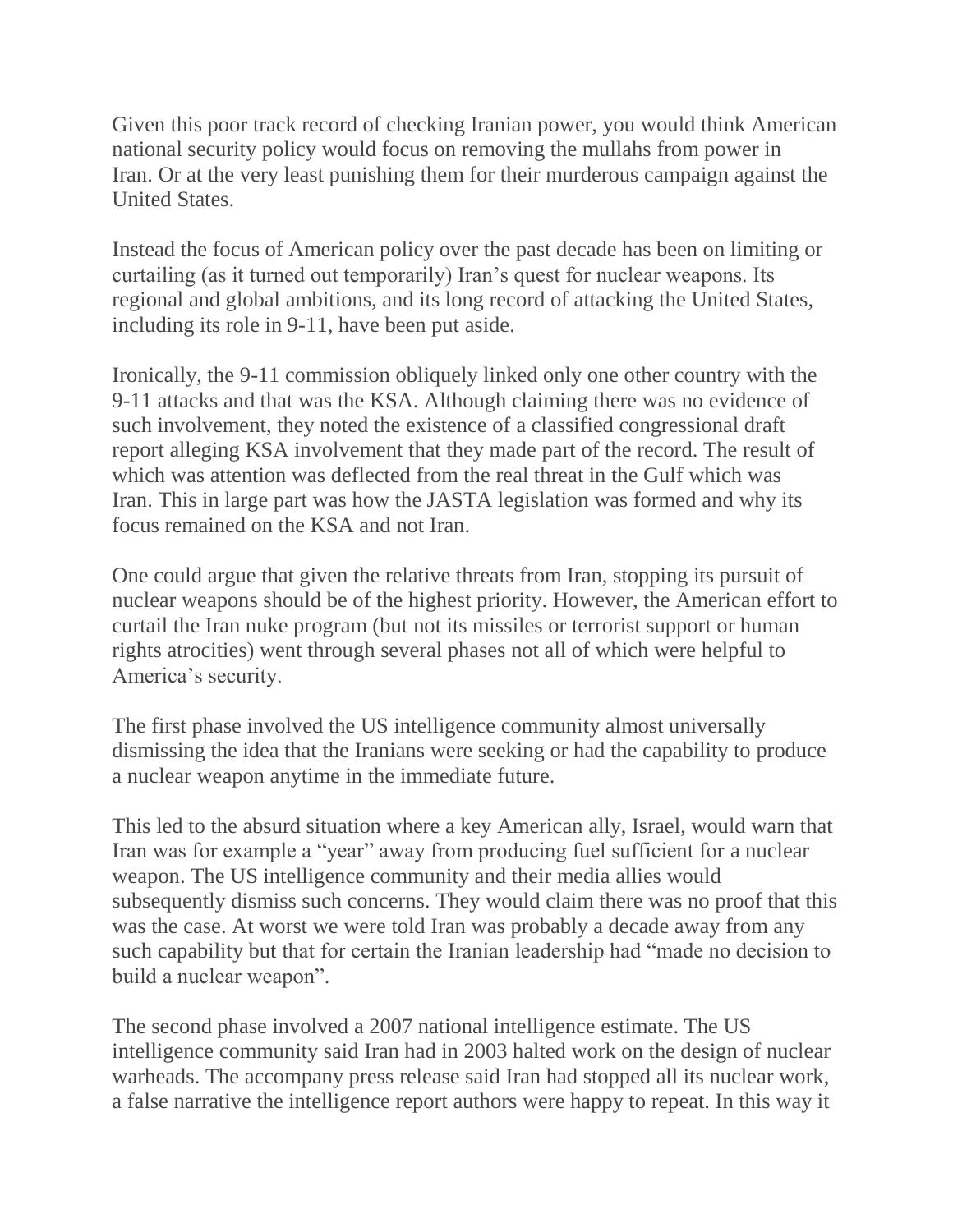could appear Iran no longer was pursuing nuclear weapons or their components, even though the reality was Iran was accelerating its capability of producing nuclear weapons fuel, irrespective of whether or not it had or had not stopped work on warhead designs.

The 2007 Iran NIE had the unfortunate effect of taking Iran's nuclear threat off the national security table. The 2008 Presidential campaign was largely devoid of concern over Iran. Unfortunately, the dominant narrative was to get quickly out of the bad war in Iraq and at best finish the "good" war in Afghanistan. Iran was not on the table.

From 2009-15, in phase three, we spent our time inexplicably appeasing Iran. We gave the back of our hand to the Iranian Green Revolution. We took down the planned missile defenses in Europe in the Czech Republic and Poland designed to defend against Iran missiles. We quarreled incessantly with the Israelis over whether Iran was or was not a year, six months or a decade away from a nuclear capability. And we were horribly silent about Iranian murders of USA servicemen and women in Iraq and Afghanistan.

And the intelligentsia praised books such as Kinzer's "All the Shahs Men" that wove a particularly false tapestry of supposed bad American actions against Iran, especially an alleged "coup" in 1953 against then Prime Minister Mossaddegh. Kinzer claims the "coup" led eventually to the fall of the Shah, the rise of Islamic jihad in Iran and the terrorism that led to the attacks of 9-11.

Many in the government encouraged such thinking as it deflected attempts to shine a light on Iranian ambitions, growing Iranian military power and the ongoing Iranian attacks on America's soldiers. It also fed into the false narrative that the 9- 11 attacks specifically and terror attacks in general were "America's chickens coming home to roost". In short, it was America's fault we were being attacked, and attacked by terrorists with legitimate grievances.

On top of which the administration fought Congressional attempts to heighten economic sanctions on Iran, arguing conciliation, dialogue and what was described as soft power would get things done as opposed to harsh actions, tougher sanctions and "hard power".

However the role of sanctions and the Iranian calculation on going forward with their own version of the JCPOA is still not clear.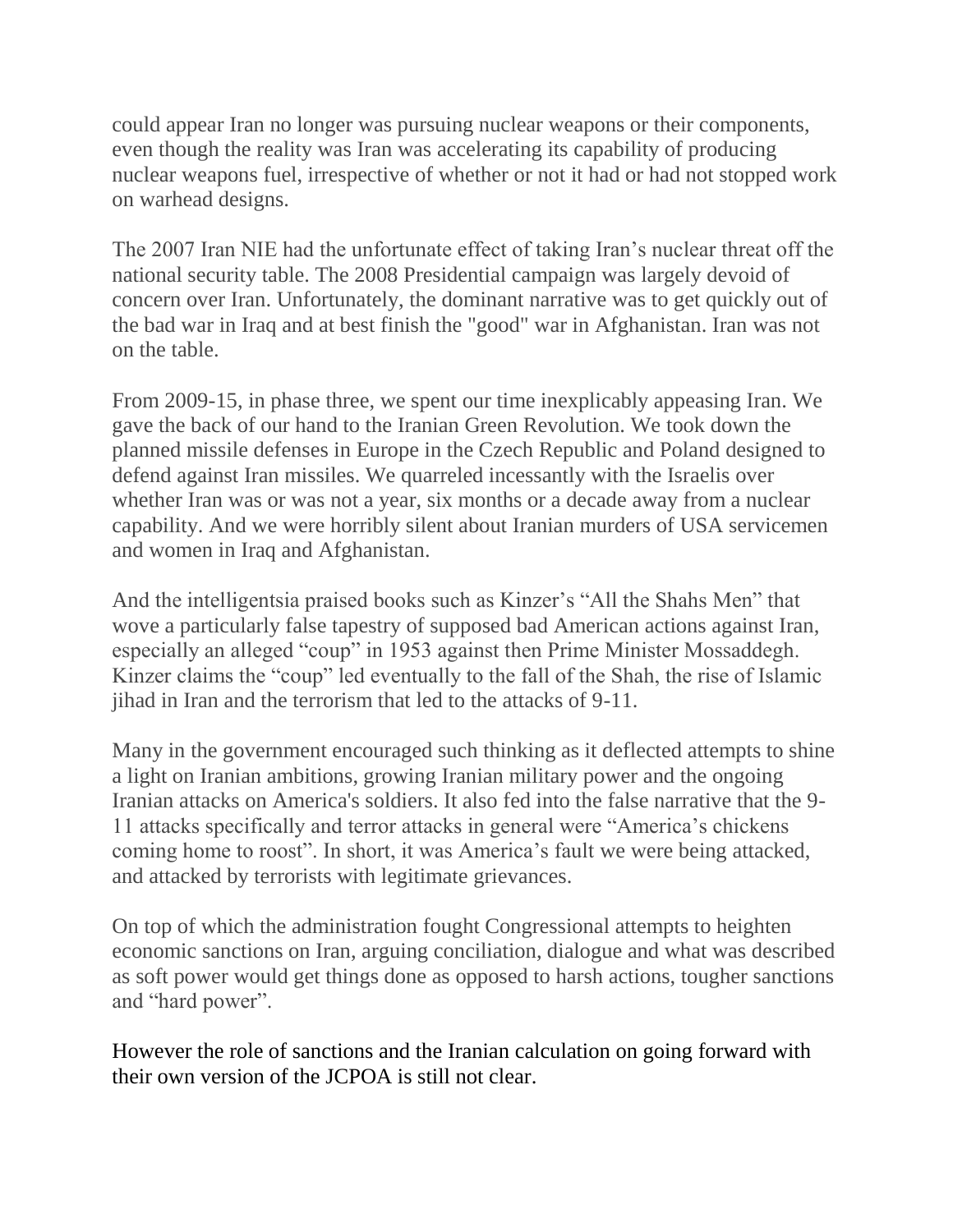Additional sanctions are being pushed as the best way forward to pressure Iran to change its rogue behavior. But the idea that sanctions led to the JCPOA has another twist to it.

Could it be the Iranians used our perception of the damage sanctions were doing to Iran to convince us that's why the Iranian government came to the table? What if instead the Iranians were engaging in a big of geostrategic jiu-jitsu? Iran let us assume the country was on its back economically—but they used such a perception to get *us* to the table, to support the removal of sanctions, the unfreezing of funds and in turn get international blessing for its overt nuclear weapons program and ballistic missiles, while continuing to leave largely untouched its terrorist enterprises. On top of which, the JCPOA curtailment of its nuclear enrichment capabilities is only temporary and will eventually expire.

That is an end game we have to avoid. Only a new American Middle East Security Policy will get us there. That new policy we address in part three.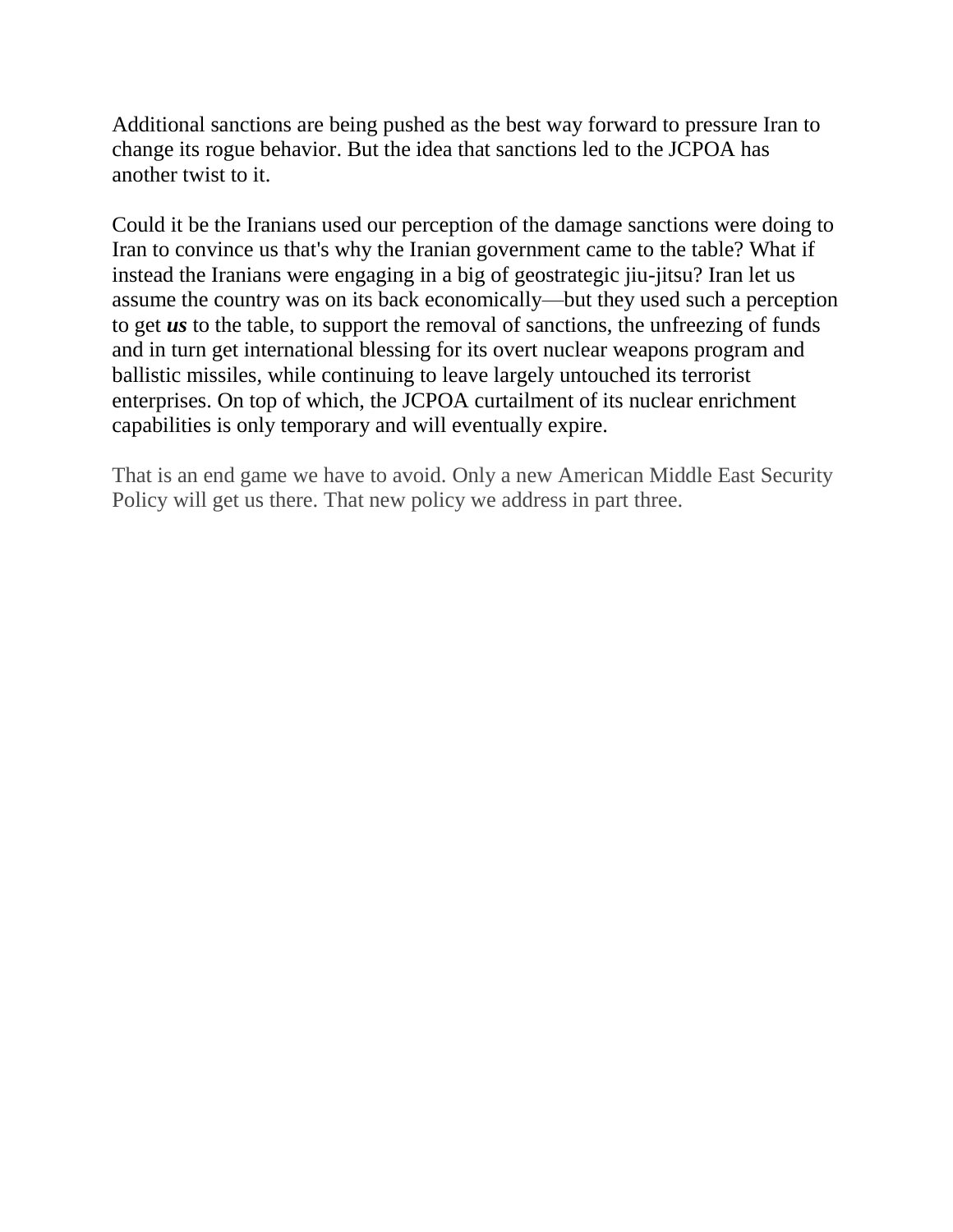## PART III: AVOIDING A NUCLEAR IRAN OPTIONS FOR A NEW MIDDLE EAST SECURITY POLICY

The most important issue facing US Middle East policy is Iran and whether it will be a nuclear armed state. It should be understood, the threats from Hamas and Hezbollah to Israel, the potential continued spread of ISIS, the war in Syria, the continued conflict in Iraq, the civil war in Yemen, and the counter-insurgency in Afghanistan all involve Iran to one extent or the other.

And with nuclear weapons, Iran makes all of these problems worse. These weapons would establish Iran as the dominant power in the region, with implications for regional security, the free flow of oil from the Gulf, the future of American allies in the area, and in particular the very survival of Israel. But even without nuclear weapons, the instability has cost the US trillions of dollars and thousands of lives.

A dominant assumption is that the current post JCPOA phase of dealing with the Iranian nuclear program has successfully achieved America's objective of shuttering the mullah's search for the bomb. At one recent CSIS forum on missile defense, an analyst said the "Iranian nuclear problem is solved".

## Is it indeed?

An honest appraisal of the JCPOA would conclude we have hit a pause button on some admittedly key aspects of the Iranian nuclear program and that is how much fuel the Iranians can enrich and to what level.

But the deal unfortunately leaves intact the centrifuges, the hidden nuclear laboratories where military related work has been done, the ballistic missile programs which could in the future deliver nuclear warheads, the network of terrorist organizations through which a nuclear warhead could be delivered, and the ongoing cooperative work on ballistic missiles and nuclear weapons with North Korea that have the potential of circumventing the JCPOA.

Even more worrisome is that the elimination of significant economic sanctions against Iran is turning out to be extremely difficult to reinstate or reverse, making the threat of re-installing such actions appear hollow even if down the road we discover serious Iranian violations of the JPCOA.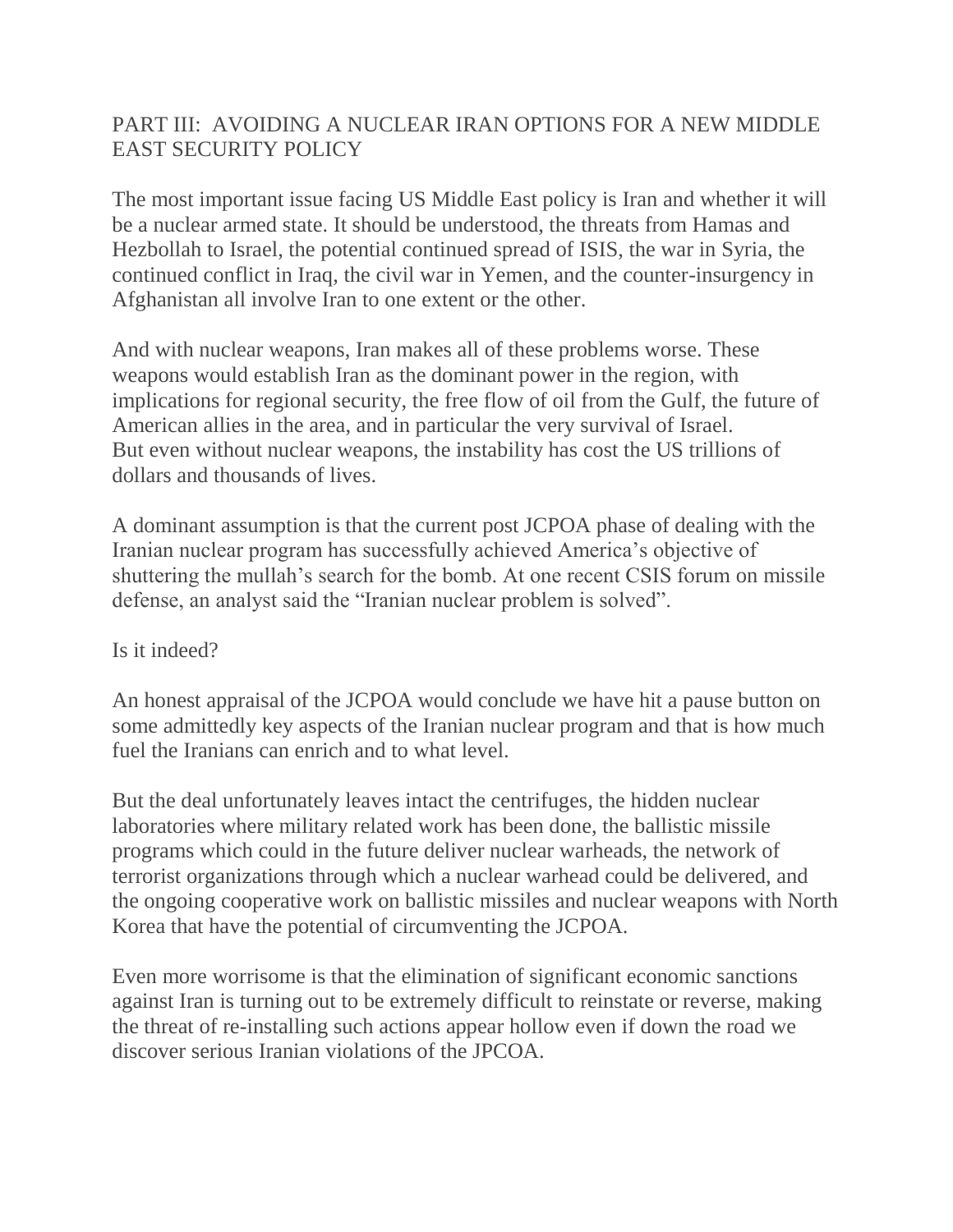As we now know, following the "adoption" of the JCPOA, Iran's ballistic missile developments, terrorist activities, military campaigns and human rights violations have continue apace, even worsened. Apparently, what JCPOA supporters are asking us to do is to put aside these dangers while assuming Iran's admitted weak adherence to the terms of the JCPOA will suffice to protect us.

That is a strategy that could be self-defeating.

As Iran develops its ballistic missiles and terrorist organizations, it is also improving the capability to produce nuclear weapons fuel as its centrifuges will be more capable and modern. Although they cannot enrich sufficient quantities of nuclear weapons fuel to make a weapon, as the current nuclear agreement prevents them from doing, they can even under the current agreement eventually produce whatever nuclear weapons fuel they wish.

In fact, during the ensuing period prior to the end of the agreement, the Iranian nuclear weapons fuel making infrastructure will become industrial-strength per General Michael Hayden, the previous director of national intelligence.

Iran gets to keep all its thousands of centrifuges, even as it gets assistance in building much more advanced centrifuge systems. This enables it in the final analysis to produce more weapons grade fuel sooner then they could when the JCPOA was signed.

Why not follow the Libyan example and have all centrifuges removed from Iran? What has Iran done to merit any more trust then we gave Gadhafi at the time of the Libyan 2006 agreement? And why do we have to advance their centrifuge capability when that very activity is what we are trying to prevent in the first place?

Particularly unsettling is the absence of information about the side agreements between the Islamic Republic and the United Nations, and between the Islamic Republic and the United States.

In the secret side agreements that have been revealed to date, we have learned that the economic sanctions on key banks in the Islamic Republic have been removed long prior to the date established in the nuclear agreement.

We know that areas of nuclear weapons work in the Islamic Republic will remain off-limits to international inspection. And significant inspections will be done by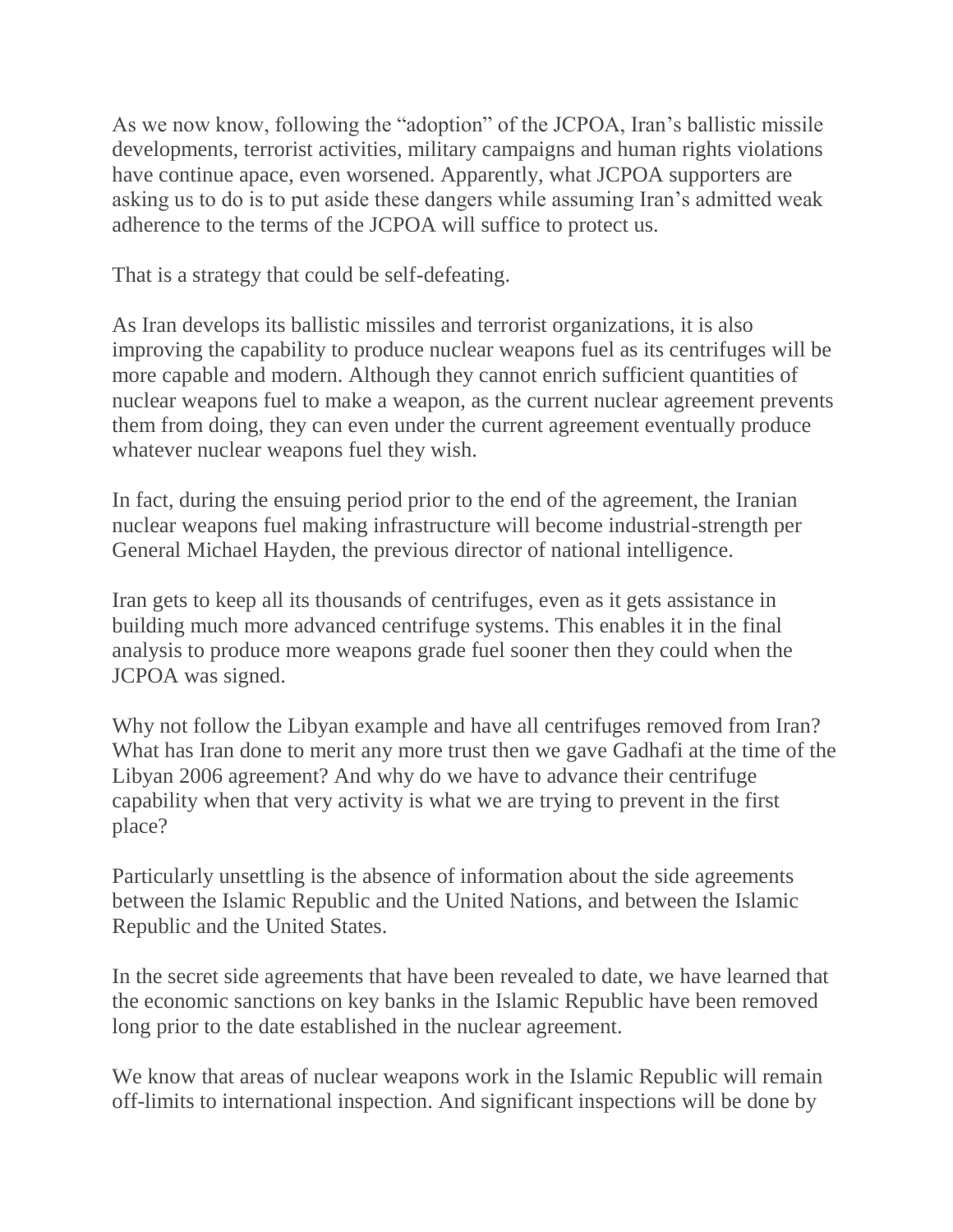the Islamic Republic itself and not by trained United Nations inspectors. And the United States and other parties to the agreement are required under the JCPOA to assist the Iranian Islamic Republic in the development of more advanced centrifuges for the enrichment of nuclear weapons fuel-- without limit.

Thus we are left in a quandary of seeking on the one hand to enforce strictly a weak and inadequate deal or jettison the deal and see even the limited boundaries around Iran's nuclear weapons program be undone.

So what is the alternative?

This question of course then runs us right back to the beginning of our essay laid out in part one.

Are there reasonable grounds to believe that the time is ripe for the United States and its Middle Eastern allies to put together a new, but sound, positive, and effective Middle East regional security policy? And which would have as its core an option the US and its allies should assess: the elimination of the Iranian Revolutionary Islamic thirst for violent jihad (found in the Iranian constitution) and a complete end to its nuclear weapons and its ballistic missiles. And would not such an objective require nothing less than the elimination of the current regime?

In pursuit of such a policy, here are some options we might consider, some of which have already been adopted or are in the process of being adopted.

First, Israel and the United States can jettison the fiction of both the "peace process" and a two-state solution. This can free the Arab neighbors of Israel to put together an alliance and coalition to defeat ISIS, the rebels in Yemen as well as checkmate Iran.

Second, instead of removing missile defenses in Eastern Europe, as was done in 2009, the new administration can deploy new missile defense systems in Poland and Romania, just as we work with our Gulf allies to deploy better missile defense systems in that region.

Third, fatally flawed legal maneuvers such as JASTA as a tool for bringing a resolution to the 9-11 attacks can hopefully be amended to prevent lawsuits against American servicemen and women which are now starting to emerge.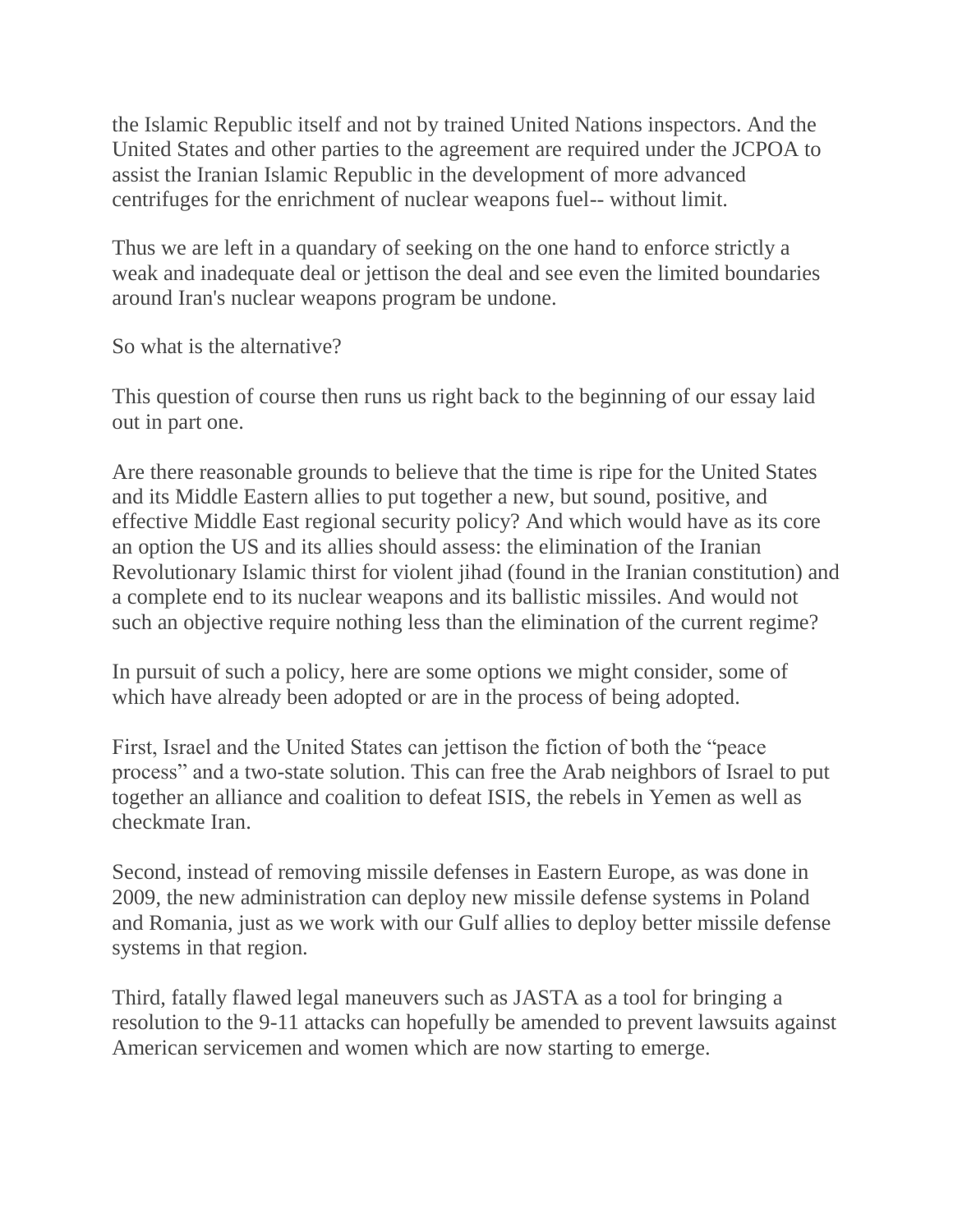Fourth, the Proliferation Security Initiative could be expanded to interdict the trafficking in missile technology between Iran and the DPRK and weapons from Iran to the Houthis rebels in Syria.

Fifth, an embargo on refined oil products being shipped to Iran could also be put on the table. When combined with US success in dramatically increase our own oil and natural gas production, such a tool of statecraft becomes more realistic. Especially in light of the reported \$170 billion in foreign investment in oil, gas and refinery projects now ready to take hold in the United States.

Sixth, a serious initiative to take down and freeze the financial assets of Iran, its ally North Korea and their terror group friends could go a long way to slow Iran's march toward regional hegemony.

Seventh, the administration wants to have stronger border and visa enforcement. That would help thwart the kind of terrorist attacks Iran threatened against the Ambassadors from the KSA and Israel.

Eighth, the administration has a 30 day plan to destroy IS but have also examined how to do so without empowering Iran. Certainly eliminating these mass murderers would free up resources then capable of dealing with Iran.

Ninth, already the administration has called for \$54 billion in new defense spending as well as a related ballistic missile defense review. Both can result in added resources and technology being available to defeat Iranian aggression, particularly deploying advanced missile defenses to the Persian Gulf, northwest Asia and the US homeland.

Using all these elements in a combined strategy, they can be all crafted as a means to help implement and make successful a new American Middle Eastern strategy. Such a strategy could have a greater chance of success than current policy.

Our strategic goal should be the end of any future nuclear armed Iran, (the ostensible objective of the JCPOA) but the end of the revolutionary jihadi regime in Tehran itself.

A more capable armed Iran in the long run--- with better conventional weapons, more dangerous and capable ballistic missiles and an expanded terror network with which to attack us--should not be the "price we have to pay" to keep the JCPOA in the short run.